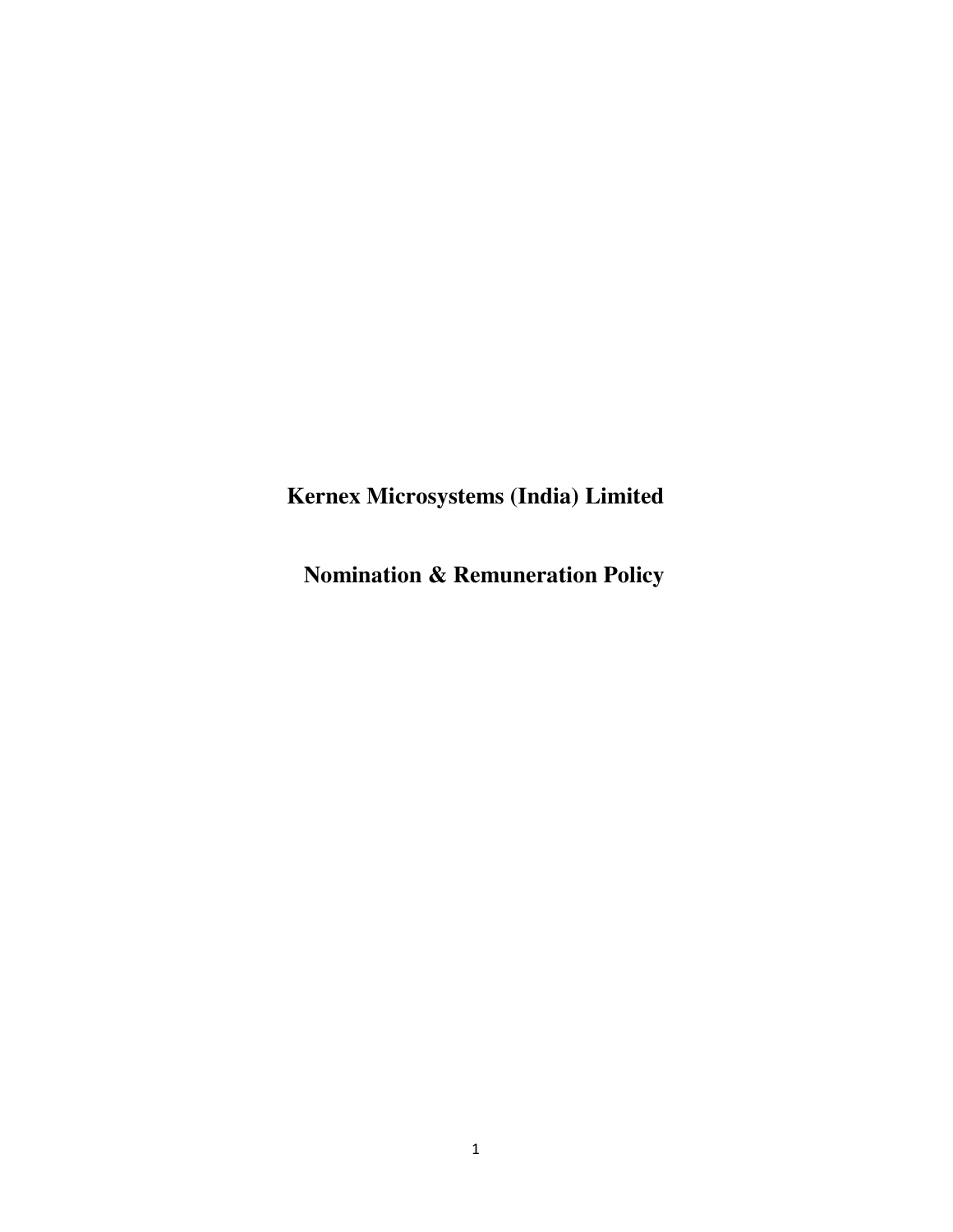## **1. INTRODUCTION**

A transparent, fair and reasonable process for determining the appropriate remuneration at all levels of Kernex Microsystems (India) Limited (the Company) is required to ensure that shareholders remain informed and confident in the management of the Company. To harmonize the aspirations of human resources consistent with the goals of the Company and in terms of the provisions of the Companies Act, 2013 and the rules made thereunder and the Listing Agreement as amended from time to time, this policy on nomination and remuneration of Directors (including non-executive directors) on the Board of Directors, the Key Managerial Personnel (KMP) and Senior Management has been formulated by the Committee and approved by the Board of Directors. This Policy shall act as a guideline for determining, inter-alia, qualifications, positive attributes and independence of a director, matters relating to the remuneration, appointment, removal and evaluation of performance of the Directors (including non-executive directors), Key Managerial Personnel and Senior Management Personnel.

# **2. OBJECTIVE OF THE POLICY**

- (a) The objective of this Policy is to outline a framework to ensure that the Company's remuneration levels are aligned with industry practices and are sufficient to attract and retain competent director(s) on the Board, KMP(s) and the Senior Management Personnel of the quality required, Kernex allowing fair rewards for the achievement of key deliverables and enhanced performance. The key objectives of this Policy include:
	- (i) guiding the Board in relation to appointment and removal of Director(s), Key Managerial Personnel and Senior Management;
	- (ii) evaluating the performance of the members of the Board and provide necessary report to the Board for further evaluation of the Board.
	- (iii) recommending to the Board the remuneration payable to the Director(s) and setting forth a policy for determining remuneration payable to KMP and Senior Management Personnel.
- (b) While determining the remuneration for the Director(s) (including non-executive directors) and KMPs and Senior Management Personnel, regard should be had to prevailing market conditions, business performance and practices in comparable companies, also to financial and commercial health of the Company as well as prevailing laws and government/other guidelines, to ensure that pay structures are appropriately aligned and the levels of remuneration remain appropriate.
- (c) While designing the remuneration package it should be ensured:
	- (i) the level and composition of remuneration is reasonable and sufficient to attract, retain and motivate the person, to ensure the quality required to run the Company successfully;
	- (ii) there is a balance between fixed and incentive pay, reflecting short and long term performance objectives appropriate to the working of the Company and its goals.
- (d) Some part of the remuneration package may be linked to the achievement of corporate performance targets of the Company and a strong alignment of interest with stakeholders.
- (e) The Committee may consult with the chairman of the Board as it deems appropriate.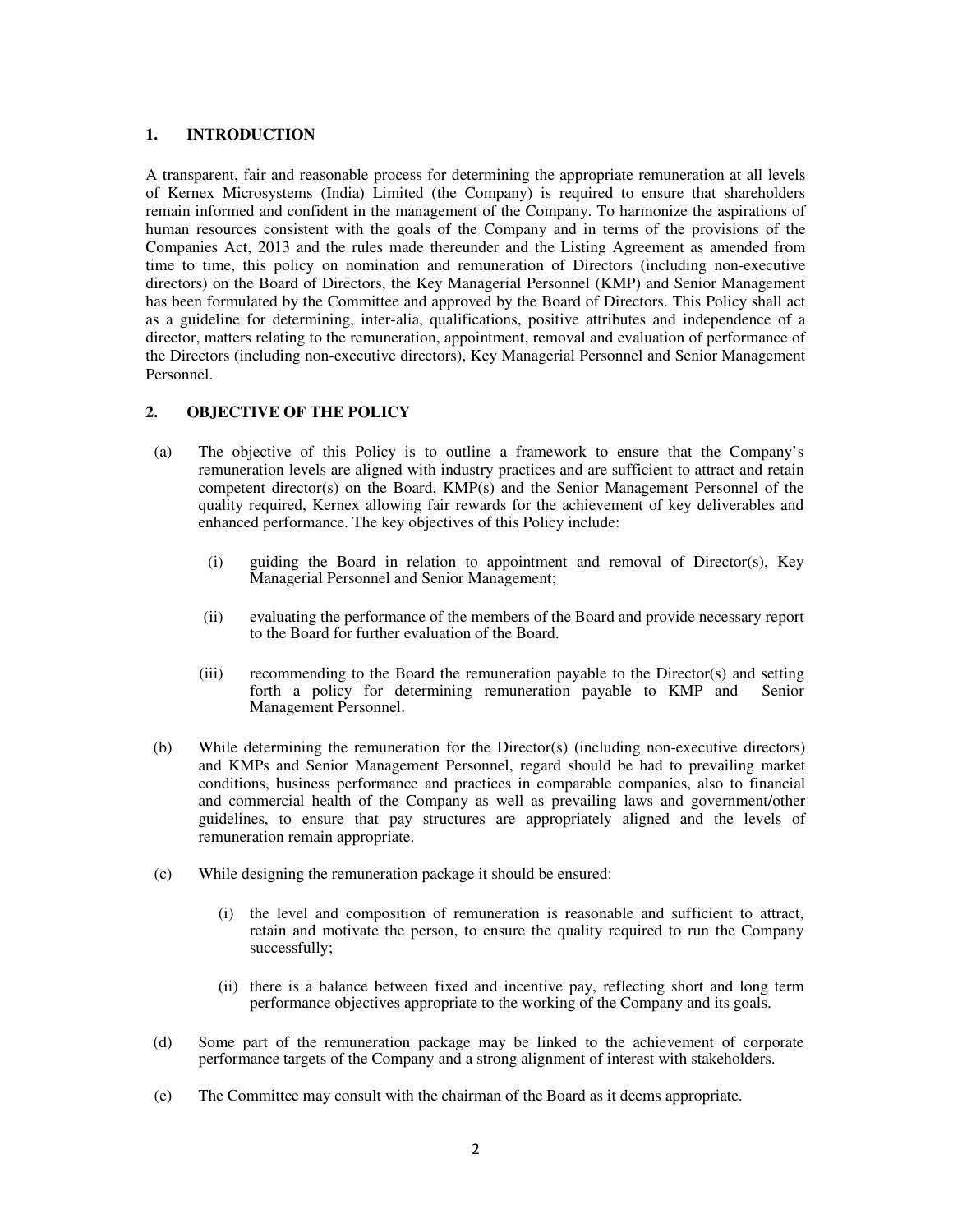The Committee shall observe the set of principles and objectives as envisaged under the Companies Act, 2013 ("**Act**") (including Section 178 thereof), rules framed there under and listing regulations of the Listing Agreement including, *inter-alia*, principles pertaining to determining qualifications, positives attributes, integrity and independence.

(f) In this context, the following policy has been formulated by the Nomination and Remuneration Committee and adopted by the Board of Directors

# **3. EFFECTIVE DATE**

This policy shall be effective from the date of its adoption by the Board.

# **4. DEFINITIONS**

- (a) In this Policy unless the context otherwise requires:
	- (i) **'Board of Directors'** or **'Board'**, in relation to the Company, means the collective bodyof the directors of the Company.
	- (ii) **'Committee'** means Nomination and Remuneration Committee of the Company asconstituted or reconstituted by the Board.
	- (iii) **'Company'** means **"**KERNEX MICROSYSTEMS (INDIA) LIMITED**"**.
	- (iv) '**Independent Director'** means a director referred to in Section 149(6) of the Companies Act, 2013 read with listing regulations.
	- (v) **'Key Managerial Personnel' (KMP)** shall have the meaning ascribed to it in the Actand the Rules made thereunder.
	- (vi) **'Non-Executive Directors'** includes Independent Directors.
	- (vii) **'Policy'** means Nomination and Remuneration policy.
	- (viii) **'Senior Management Personnel'** for this purpose shall mean personnel of the Company who are members of its core management team excluding Board of Directors. It would comprise all members of management one level below the executive director(s), including the functional heads.
- (b) Unless the context otherwise requires, words and expressions used in this policy and not defined herein but defined in the Companies Act, 2013 and/ Listing Agreement as may be amended from time to time shall have the meaning respectively assigned to them therein.

# **5. APPLICABILITY**

This Policy is applicable to:

- (i) Directors, including Non- Executive Directors
- (ii) Key Managerial Personnel
- (iii) Senior Management Personnel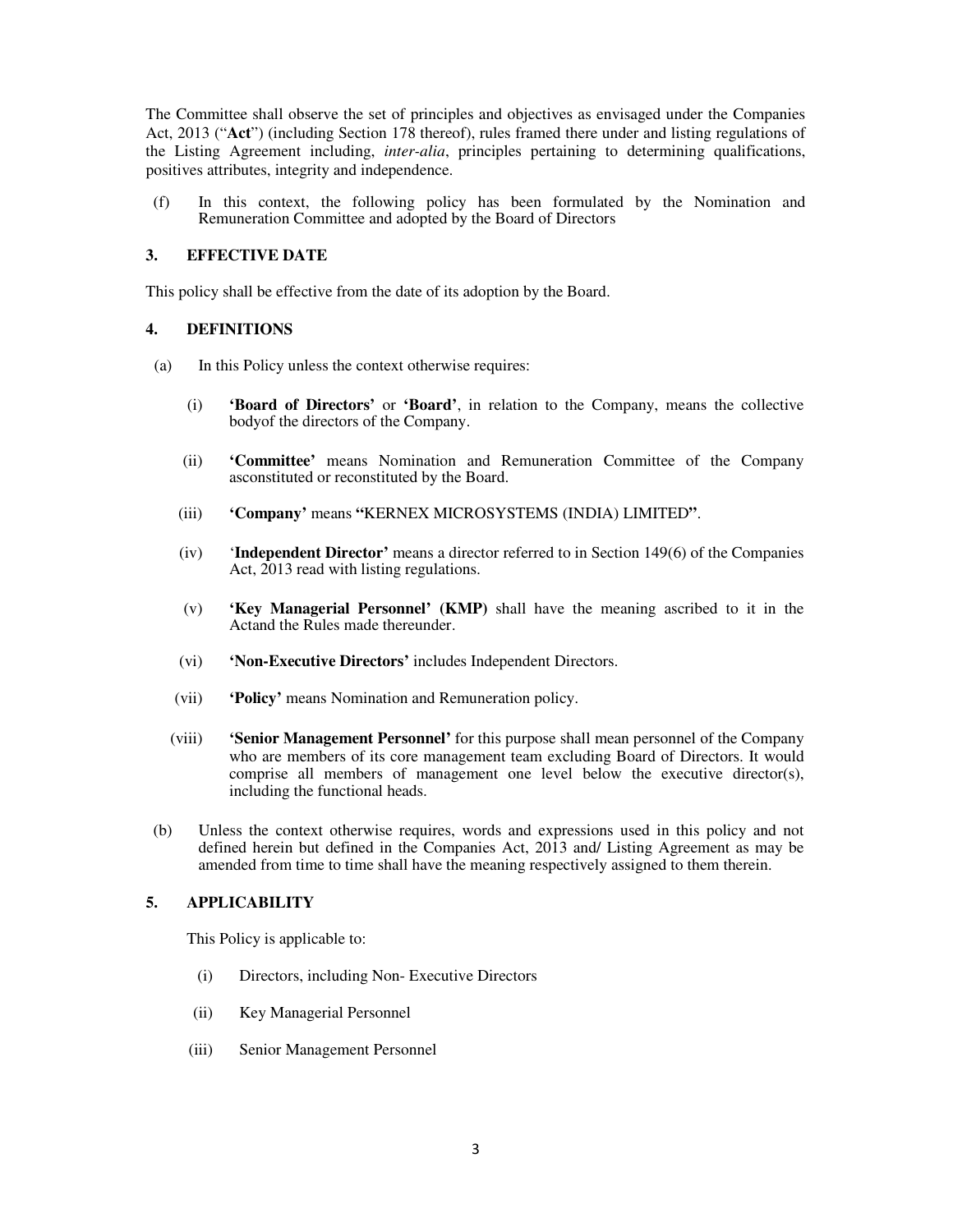# **6. MEMBERSHIP**

- (a) The Committee shall consist of such number of directors as is required under applicable laws.
- (b) Membership of the Committee shall be disclosed in the Annual Report and on the website of the Company.
- (c) Term of the Committee shall be continuous unless terminated by the Board of Directors.

# **7. CHAIRMAN**

- (a) Chairman of the Committee shall be an Independent Director.
- (b) Chairperson of the Company (whether executive or non executive) may be appointed as a member of the Committee but shall not be the Chairman of the Committee.
- (c) Chairman of the Nomination and Remuneration Committee meeting shall be present at the Annual General Meeting or may nominate some other member to answer the shareholders' queries.

# **8. FREQUENCY OF MEETINGS**

The meeting of the Committee shall be held at such intervals as may be required.

# **9. COMMITTEE MEMBERS' INTERESTS**

- (a) A member of the Committee is not entitled to be present when his or her own remuneration is discussed at a meeting or when his or her performance is being evaluated.
- (b) The Committee may invite such executives, as it considers appropriate, to be present at the meetings of the Committee.

# **10. SECRETARY**

The Company Secretary of the Company shall act as Secretary of the Committee.

# **11. QUORUM**

The quorum for a meeting of the Nomination and Remuneration Committee shall be either two members or one third of the members of the committee, whichever is greater.

# **12. VOTING**

- (a) Matters arising for determination at Committee meetings shall be decided by a majority of votes of members present. Any such decision shall for all purposes be deemed a decision of the Committee.
- (b) In the case of equality of votes, the Chairman of the meeting will have a casting vote.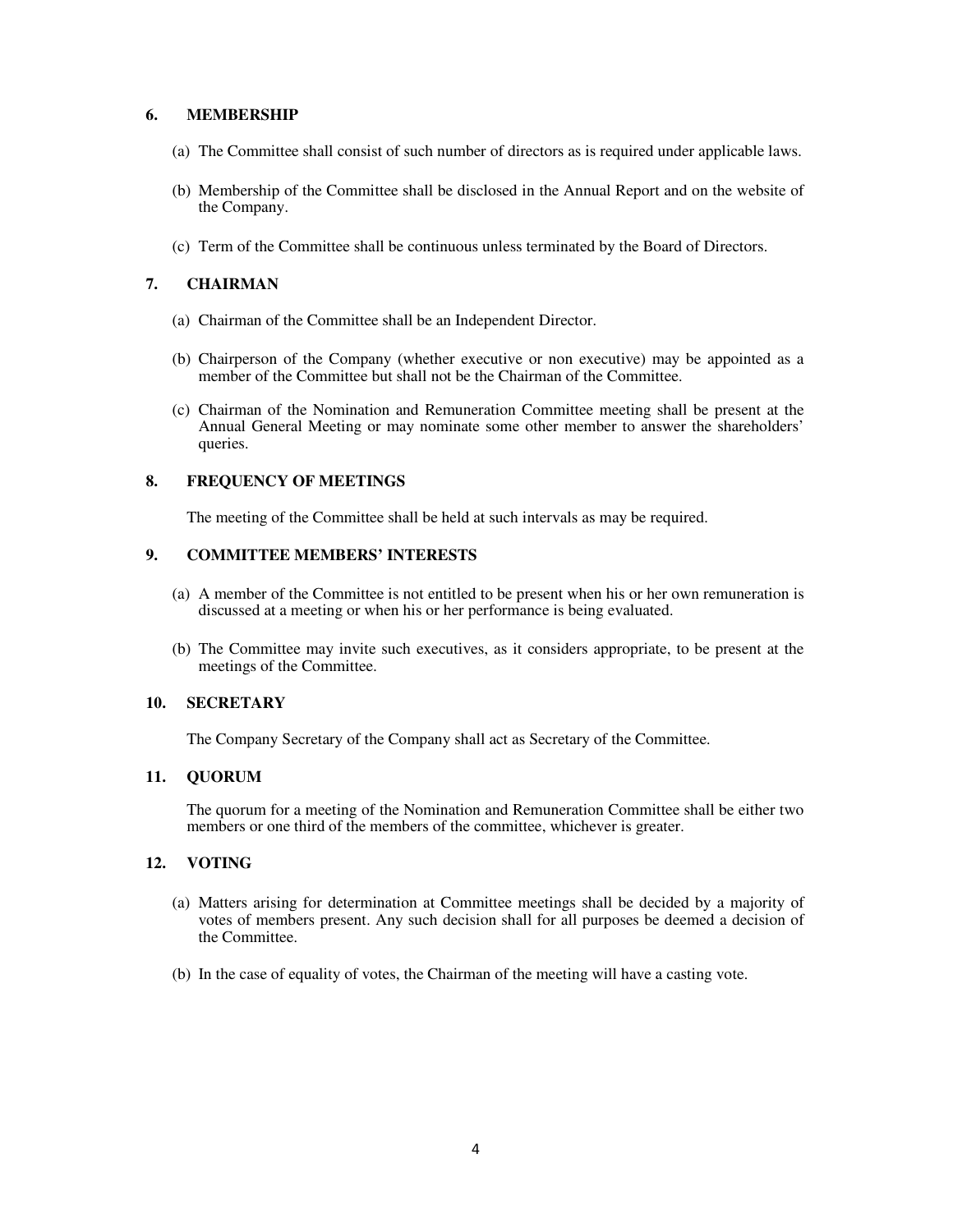## **13. RESPONSIBILITY OF THE COMMITTEE**

- (a) The Committee is responsible for:
	- (i) formulating criteria for determining qualifications, positive attributes and independence of a Director for the purpose of this Policy;
	- (ii) advising the Board on issues concerning principles for remuneration and other terms of employment including remuneration for the Directors (including Non-Executive Directors), KMPs and the Senior Management;
	- (iii) monitoring and evaluating programs for variable remuneration, both on-going and those that have ended during the year, for the Directors (including Non-Executive Directors), KMPs and the Senior Management;
	- (iv) monitoring and evaluating the application of this Policy;
	- (v) monitoring and evaluating current remuneration structures and levels in the Company; and
	- (vi) any other responsibility as determined by the Board

## **14. APPOINTMENT OF DIRECTORS, KMP OR SENIOR MANAGEMENT PERSONNEL**

- (a) The Committee shall identify and ascertain the integrity, qualification, expertise and experience of the person for appointment as a Director, KMP and/or Senior Management Personnel.
- (b) A person should possess adequate qualifications, expertise and experience for the position he/ she is considered for appointment. The Committee has discretion to decide whether qualification, expertise and experience possessed by a person are sufficient / satisfactory for the concerned position.
- (c) Appointment of Directors, KMPs and Senior Management Personnel is subject to compliance of provisions of the Companies Act, 2013 and compliance of the Listing Regulations.
- (d) The appointment of a Director or a KMP, as recommended by the Nomination and Remuneration Committee further requires the approval of the Board.

### **15. REMUNERATION**

#### **(a) Remuneration to Executive Directors, Directors other than Executive Director:**

- (i) The remuneration/ compensation/ commission etc. to Directors will be determined by the Committee and recommended to the Board for approval. The remuneration/ compensation/ commission etc. shall be subject to the prior/post approval of the shareholders of the Company and Central Government, wherever required.
- (ii) The remuneration and commission to be paid to Directors shall be as per the statutory provisions of the Companies Act, 2013, and the rules made there under for the time being in force.
- (iii)Increments to the existing remuneration/ compensation structure of Directors shall be recommended by the Committee to the Board which should be within the slabs approved by the Shareholders in the case of Directors.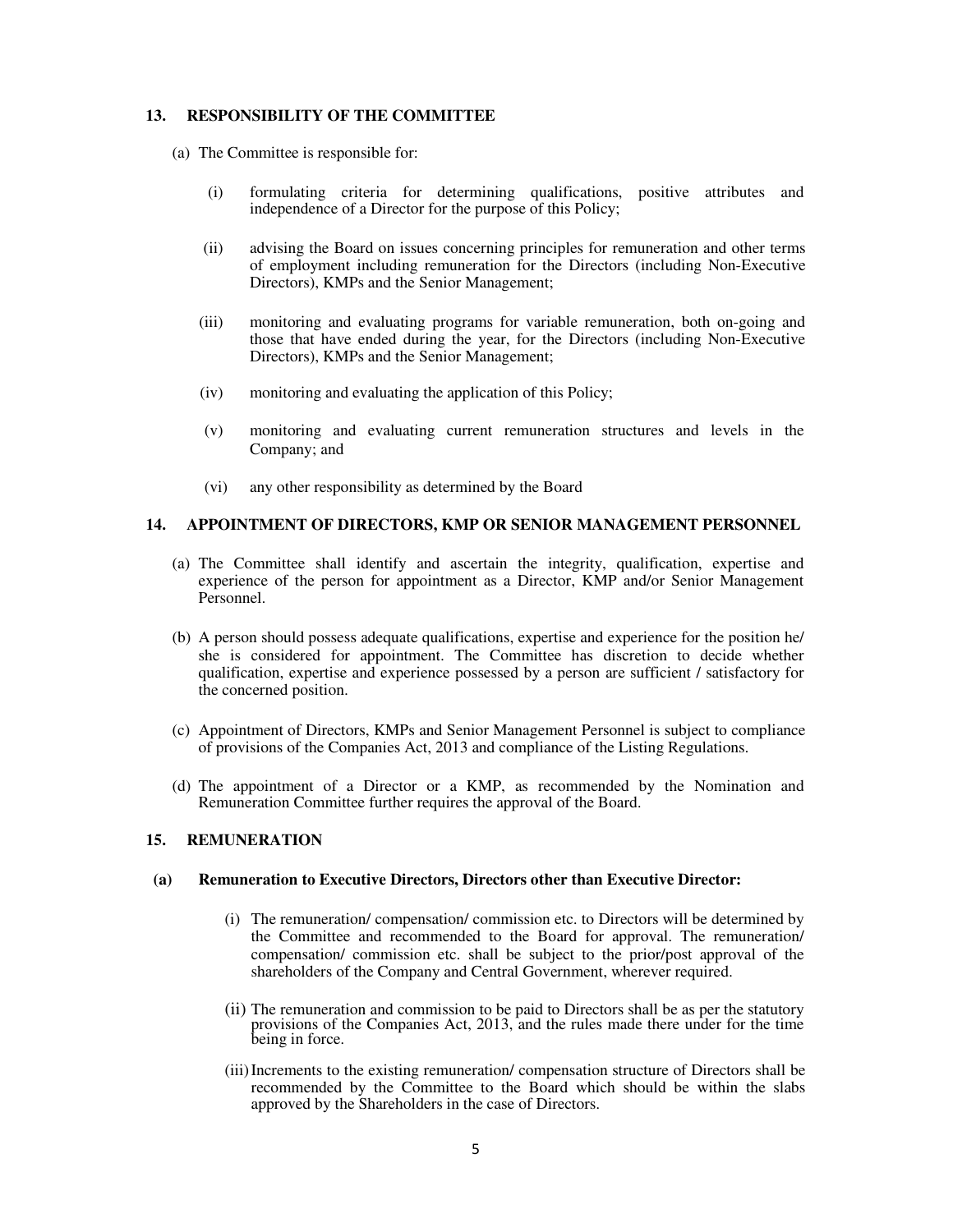(iv) Where any insurance is taken by the Company on behalf of its Directors for indemnifying them against any liability, the premium paid on such insurance shall not be treated as part of the remuneration payable to any such personnel. Provided that if such person is proved to be guilty, the premium paid on such insurance shall be treated as part of the remuneration.

## **(v) Remuneration to Executive Director**

## Fixed pay:

- Executive Director(s) shall be eligible for a monthly remuneration as may be approved by the Board on the recommendation of the Committee in accordance with the statutory provisions of the Companies Act, 2013, and the rules made thereunder for the time being in force.
- The break-up of the pay scale and quantum of perquisites including, employer's contribution to P.F, pension scheme, medical expenses, club fees etc. shall be decided and approved by the Board on the recommendation of the Committee and approved by the shareholders and Central Government, wherever required.

### Variable components:

• The Executive Director(s) may be paid performance linked commission within the overall limits as approved by the shareholders.

## **Remuneration to Directors other than Executive Director:**

### Sitting Fees:

• The Non- Executive / Independent Director may receive remuneration by way of fees for attending meetings of Board or Committee thereof.

Provided that the amount of such fees shall not exceed the maximum amount as provided in the Companies Act, 2013, per meeting of the Board or Committee or such amount as may be prescribed by the Central Government from time to time.

### **(b) Remuneration to KMP and Senior Management Personnel:**

- (i) The remuneration payable to KMP and Senior Management Personnel including their increments will be determined by the Managing Director and recommend to the Nomination and Remuneration Committee for approval.
- (ii) Where any insurance is taken by the Company on behalf of its KMP and Senior Management Personnel for indemnifying them against any liability, the premium paid on such insurance shall not be treated as part of the remuneration payable to any such personnel. Provided that if such person is proved to be guilty, the premium paid on such insurance shall be treated as part of the remuneration.

### (iii) **Remuneration:**

(i) Fixed pay: